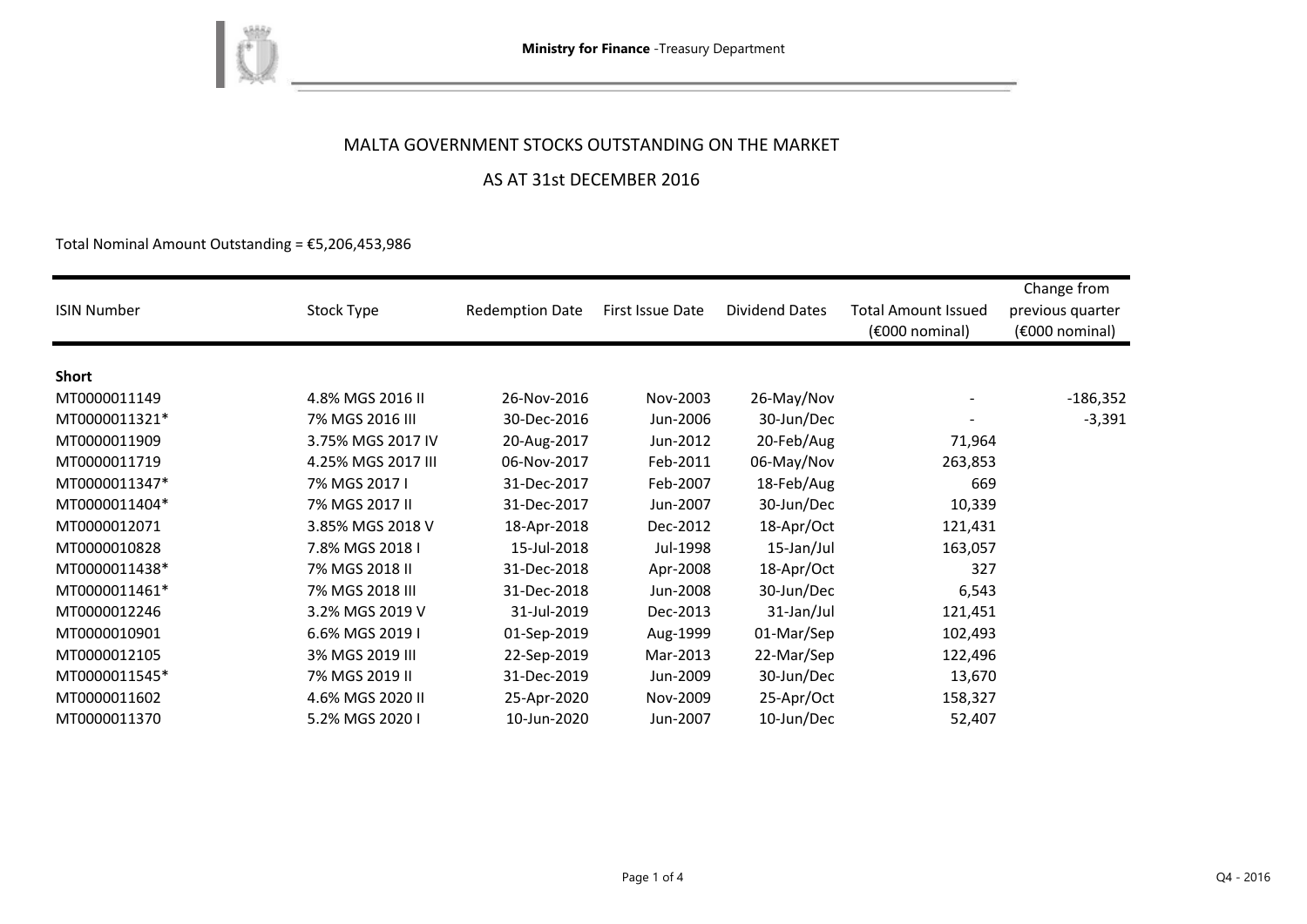

# MALTA GOVERNMENT STOCKS OUTSTANDING ON THE MARKET AS AT 31st DECEMBER 2016

<u> 1980 - Johann Barbara, martxa a</u>

| <b>ISIN Number</b>       | Stock Type        | <b>Redemption Date</b> | First Issue Date | <b>Dividend Dates</b> | <b>Total Amount Issued</b><br>(€000 nominal) | Change from<br>previous quarter<br>(€000 nominal) |
|--------------------------|-------------------|------------------------|------------------|-----------------------|----------------------------------------------|---------------------------------------------------|
| Short (cont.)            |                   |                        |                  |                       |                                              |                                                   |
| MT0000012253             | 3.35% MGS 2020 IV | 31-Jul-2020            | Dec-2013         | 31-Jan/Jul            | 64,040                                       |                                                   |
| MT0000012428             | 2% MGS 2020 V     | 26-Sep-2020            | Aug-2014         | 26-Mar/Sep            | 138,484                                      |                                                   |
| MT0000011669*            | 7% MGS 2020 III   | 31-Dec-2020            | Jun-2010         | 30-Jun/Dec            | 431                                          |                                                   |
| MT0000011164             | 5% MGS 2021 I     | 08-Aug-2021            | May-2004         | 08-Feb/Aug            | 458,845                                      |                                                   |
| MT0000011750*            | 7% MGS 2021 II    | 31-Dec-2021            | Jun-2011         | 18-Jun/Dec            | 466                                          |                                                   |
| MT0000011768*            | 7% MGS 2021 III   | 31-Dec-2021            | Jun-2011         | 30-Jun/Dec            | 2,859                                        |                                                   |
| MT0000011891             | 4.3% MGS 2022 II  | 15-May-2022            | Feb-2012         | 15-May/Nov            | 240,169                                      |                                                   |
| MT0000012618/12683/12733 | 1.5% MGS 2022 IV  | 11-Jul-2022            | Feb-2016         | 11-Jan/Jul            | 63,397                                       | 131                                               |
| MT0000011172             | 5.1% MGS 2022 I   | 16-Aug-2022            | Aug-2004         | 16-Feb/Aug            | 71,048                                       |                                                   |
| MT0000011982*            | 7% MGS 2022 III   | 31-Dec-2022            | Sep-2012         | 01-Mar/Sep            | 1,319                                        |                                                   |
| MT0000011123             | 5.5% MGS 2023 I   | 06-Jul-2023            | Jul-2003         | 06-Jan/Jul            | 78,811                                       |                                                   |
| MT0000012238*            | 7% MGS 2023 II    | 31-Dec-2023            | Nov-2013         | 18-May/Nov            | 2,404                                        |                                                   |
| <b>Medium</b>            |                   |                        |                  |                       |                                              |                                                   |
| MT0000012303             | 3.3% MGS 2024 I   | 12-Nov-2024            | Mar-2014         | 12-May/Nov            | 24,051                                       |                                                   |
| MT0000012394*            | 7% MGS 2024 II    | 31-Dec-2024            | Aug-2014         | 18-Feb/Aug            | 1,135                                        |                                                   |
| MT0000012543*            | 7% MGS 2025 I     | 31-Dec-2025            | Aug-2015         | 14-Feb/Aug            | 2,008                                        |                                                   |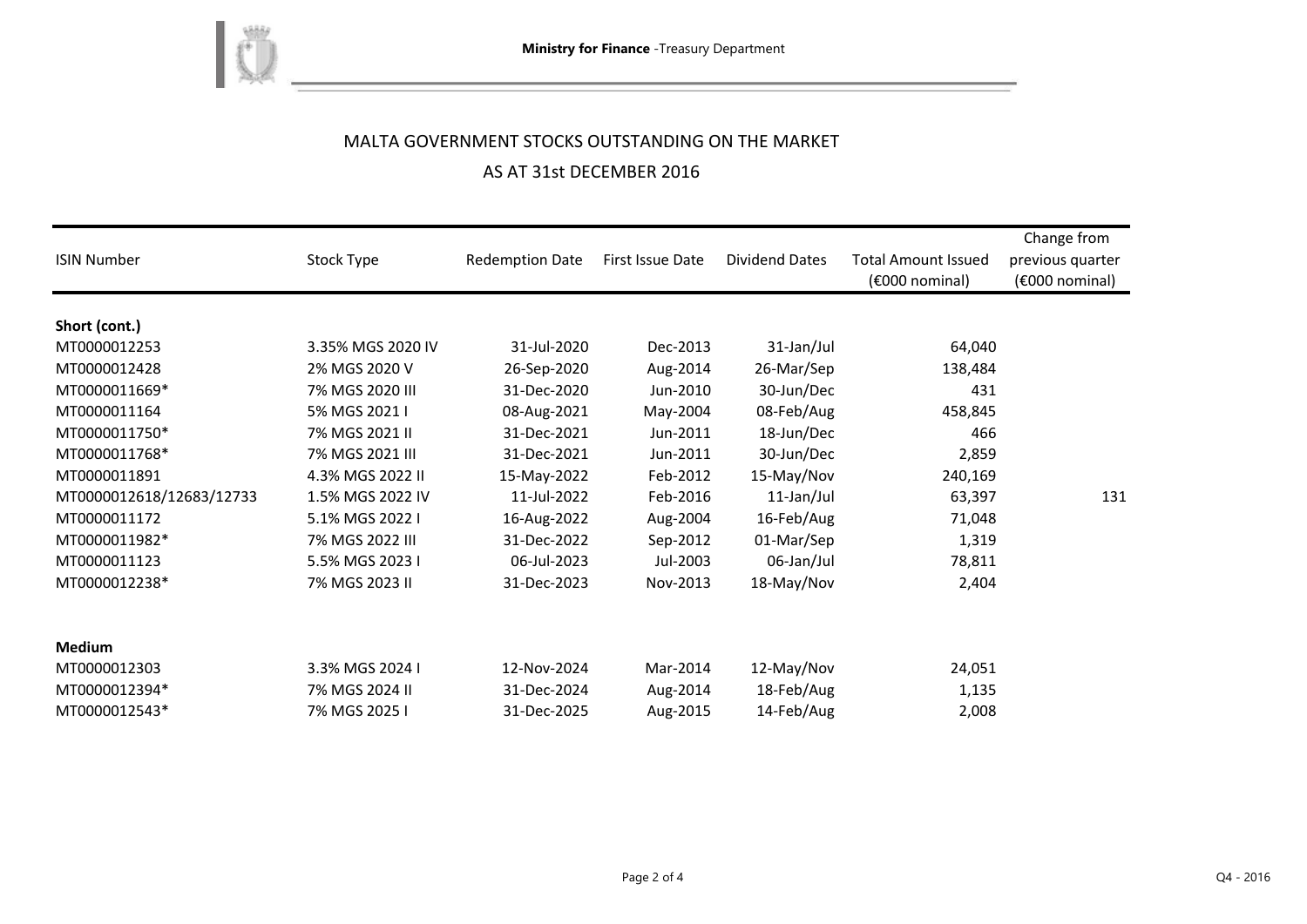

## MALTA GOVERNMENT STOCKS OUTSTANDING ON THE MARKET

### AS AT 31st DECEMBER 2016

| <b>ISIN Number</b> | Stock Type        | <b>Redemption Date</b> | First Issue Date | Dividend Dates | <b>Total Amount Issued</b><br>(€000 nominal) | Change from<br>previous quarter<br>(€000 nominal) |
|--------------------|-------------------|------------------------|------------------|----------------|----------------------------------------------|---------------------------------------------------|
| Medium (cont.)     |                   |                        |                  |                |                                              |                                                   |
| MT0000012675*      | 7% MGS 2026 I     | 31-Dec-2026            | Jul-2016         | 25-Jan/Jul     | 734                                          |                                                   |
| MT0000012055       | 4.8% MGS 2028 I   | 11-Sep-2028            | Nov-2012         | 11-Mar/Sep     | 107,030                                      |                                                   |
| MT0000012139       | 4.5% MGS 2028 II  | 25-Oct-2028            | Mar-2013         | 25-Apr/Oct     | 286,652                                      |                                                   |
| MT0000012535       | 2.3% MGS 2029 II  | 24-Jul-2029            | Jun-2015         | 24-Jan/Jul     | 143,518                                      |                                                   |
| MT0000011958       | 5.1% MGS 2029 I   | 01-Oct-2029            | Jun-2012         | 01-Apr/Oct     | 79,145                                       |                                                   |
| MT0000011651       | 5.25% MGS 2030 I  | 23-Jun-2030            | May-2010         | 23-Jun/Dec     | 440,166                                      |                                                   |
| MT0000011883       | 5.2% MGS 2031 I   | 16-Sep-2031            | Nov-2011         | 16-Mar/Sep     | 201,344                                      |                                                   |
| Long               |                   |                        |                  |                |                                              |                                                   |
| MT0000012220       | 4.65% MGS 2032 I  | 22-Jul-2032            | Nov-2013         | 22-Jan/Jul     | 140,454                                      |                                                   |
| MT0000012337       | 4.45% MGS 2032 II | 03-Sep-2032            | Mar-2014         | 03-Mar/Sep     | 153,112                                      |                                                   |
| MT0000012386       | 4.3% MGS 2033 I   | 01-Aug-2033            | Jun-2014         | 01-Feb/Aug     | 150,700                                      |                                                   |
| MT0000012451       | 4.1% MGS 2034 I   | 18-Oct-2034            | Aug-2014         | 18-Apr/Oct     | 200,076                                      |                                                   |
| MT0000012642       | 2.5% MGS 2036 I   | 17-Nov-2036            | Feb-2016         | 17-May/Nov     | 221,733                                      |                                                   |
| MT0000012758       | 2.1% MGS 2039 I   | 24-Aug-2039            | Oct-2016         | 24-Feb/Aug     | 159,102                                      | 159,102                                           |
| MT0000012519       | 3% MGS 2040 I     | 11-Jun-2040            | Mar-2015         | 11-Jun/Dec     | 162,276                                      |                                                   |
| MT0000012709       | 2.4% MGS 2041 I   | 25-Jul-2041            | Aug-2016         | 25-Jan/Jul     | 153,670                                      |                                                   |